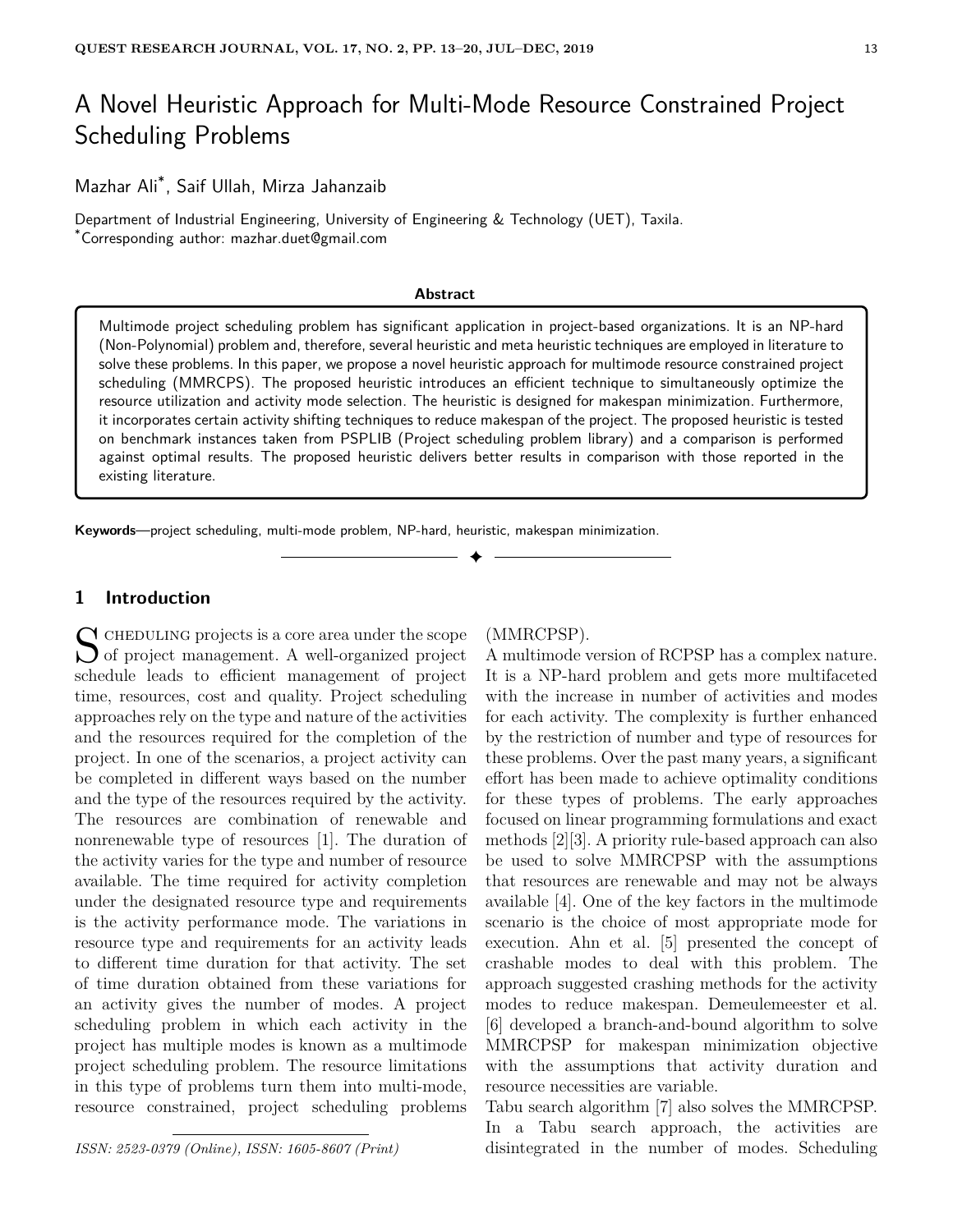is performed on fixed mode assignments. Similarly, heuristic and meta-heuristic approaches are also very well-known and efficient to deal with such NP-hard problems. A deferential evolution algorithm (DE) also deals with the MMRCPSP. The objective is the minimization of makespan. The results obtained for the DE are known to be efficient [8].

Jarboui et al. [9] proposed a combinatorial particle swarm optimization (CPSO) based method for multimode problems. The comparison with other algorithms for standard instances is performed based on average deviation from the optimal results. Similarly, Simulated annealing (SA) algorithm also serves the purpose of solving multimode problems. The search pattern in SA is based on the combination of two search loops: alternating activity and mode neighborhood exploration [10].

A Similar effort is made in another study [11] where SA serves the makespan minimization objective for multimode scenarios. Feasible list of mode assignments and activities are suggested through this approach. Elloumi et al. [12] recommended a rank centered evolutionary algorithm which considered MMRCPSP. It was based on a clustering-based fitness function. It looked for a feasible solution for minimization of makespan.

An estimation of distribution algorithm (EDA) also considered the multi-mode case of resourceconstrained scheduling problem [13]. In this algorithm, mode choices are determined based on the activitymode listing (AML) and translated and decoded to multi-mode serial schedule generation structure (MSSGS). The algorithm makes use of multimode forward and backward iterations to optimize the results. Cheng et al. [14] considered the MMRCPSP and proposed a different technique to generate optimal results. The proposed techniques included a branch and bound algorithm based on precedence trees, time window rule, and a priority rule based on simple heuristics.

A recent study addresses the MMRCPSP merged with the material ordering issue with respect to time and quantity. The study also focused on improvement in meta-heuristic techniques through hybrid search approaches. The combination of meta-heuristic algorithms includes PSO-GA, GA-GA and SA-GA. The hybridization of meta-heuristics yields nearoptimal solutions [15]. Muritiba et al. [16] proposed a Path-Relinking (PR) algorithm for Multi-mode Resource-Constrained Project Scheduling Problem (MRCPSP). The algorithm travels in solution space between two solutions and performs a local search around the intermediate solutions. The algorithm was tested using benchmark instances to compare with other competitive methods from the literature.

Delgoshaei et al. [17] proposed a scheduling model based on integer programming that can schedule different activities according to execution conditions. A particular interest of this study was to solve the problem of over-allocation of resources by considering uncertain activity duration. Tirkolaee et al. [18] addressed a resource-constrained scheduling problem with multiple objectives. In this problem, each activity is performed from a set of given modes. The overall objective was to maximize the cumulative present value and minimize the time of completion. The proposed model was validated with the help of several random instances. To solve the NP-hard problems, the authors proposed two meta-heuristic techniques of non-dominant sorting genetic algorithm and simulated annealing algorithm with multiple objectives.

In most of the studies, authors have incorporated priority rules of multi-mode scheduling, however, these rules do not always produce the desired outputs. A good method based on priority rules act as bases to get better results from metaheuristic algorithms. A similar approach is adopted by Adamu et al. [19] in which priority rules are employed to calculate the primary solutions for metaheuristic algorithms. The proposed algorithm incorporates pre-calculated processing times to simplify the project data in order to accelerate the process. Subsequently, the mode assignment procedure and machine learning priority rule are utilized to generate a schedule base of schedule generation scheme. The proposed algorithm acts as an efficient startup for meta-heuristic.

From the literature review, it is evident that a significant effort has been made on multi-mode scheduling aspects. The most general approach to solve multimode problems can be summarized in two phases and can be named as a two-phase approach. In first phase a mode is selected for each activity based on predefined criteria. In the second phase the problem transforms into a single mode resource constrained project scheduling problem. The problem is then scheduled through the approaches used for generalized resource constrained project scheduling problems.

The approach presented in this paper is smart and unique compared to classical approaches in the literature in the sense that it not only searches for the best execution mode for the activity, but also involves activity shifting tactics while schedule a generation. The beauty of the heuristic is that it optimizes best mode selection as well as best activity to add in the sequence simultaneously. The Heuristic is tested for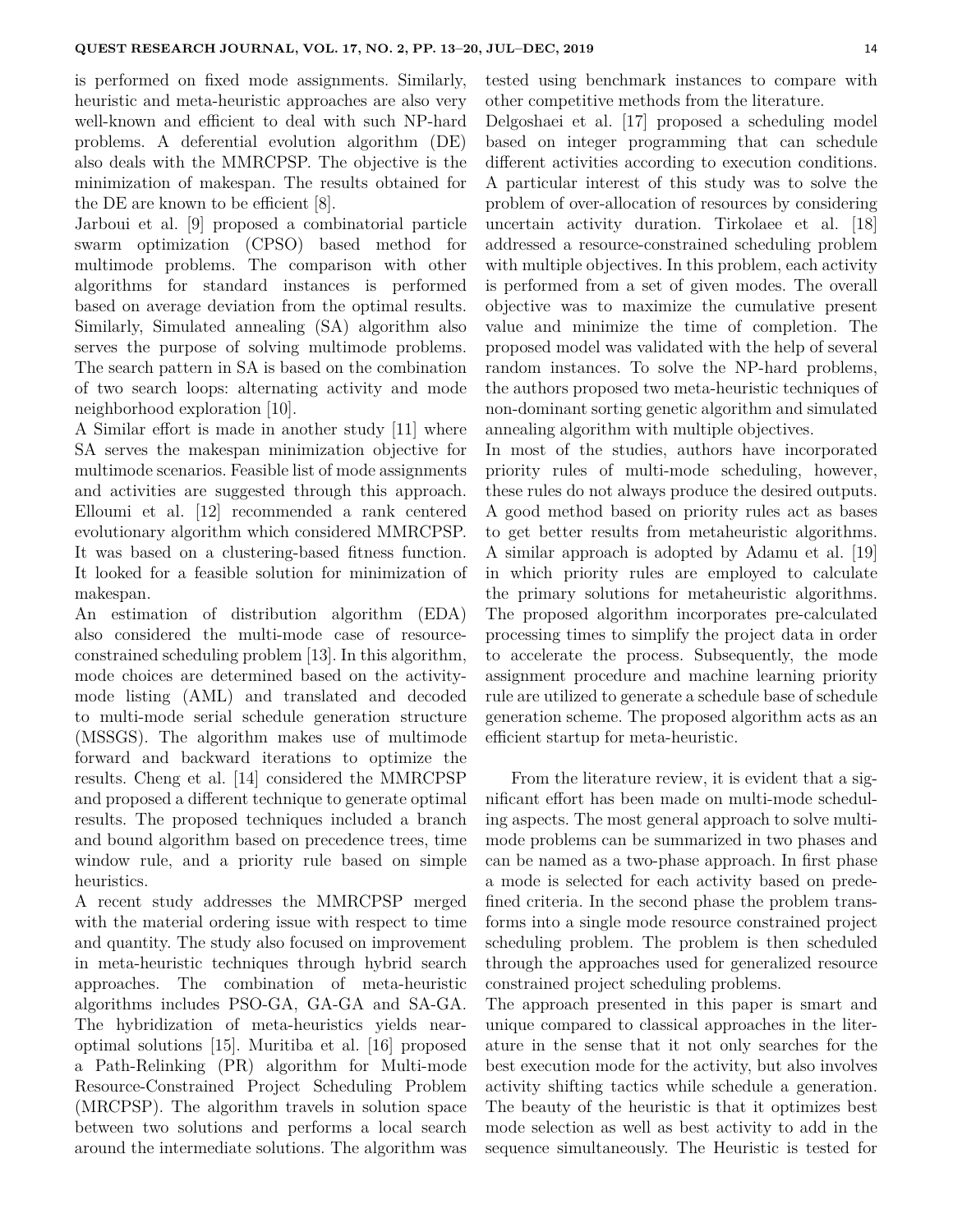the standard cases from the Project Scheduling Problem Library (PSPLIB) generated through the problem generator Progen [20].

The rest of the paper is organized as follows. Section 2 describes the the problem with the help of a mathematical model. Section 3 describes the methodology adopted in the proposed heuristic with the help of a flow chart. The results are presented in graphical and tabular illustrations in section 4. Section 5 concludes the paper.

### **1.1 Problem Description**

The multi-mode case of project scheduling is explained through its mathematical model. This section describes the notations and equations used in this study. A part of these notations and equation are related to general multi-mode, resource-constrained project scheduling problems and rest for them are related to additional constraints for the proposed heuristic.

A typical multimode project scheduling problem consists of *i* activities. Each activity *i* can be performed in *m* modes. The time required by an activity *i* in mode *m* is defined by the variable  $d_{im}$ . The problem consists of renewable and nonrenewable resource limits which are denoted by  $R_k^n$  and  $R_k^v$  respectively. The brief explanation of the variables used in the mathematical modeling is shown in showed in Table 1.

#### **1.2 Mathematical Modeling**

The objective is to minimize the project duration by reducing time *t* for *n* number of activities in the schedule with variation in the early and the latest finish times for number of available modes. The mathematical model in Equation (1) defines the objective.

Minimize 
$$
z_1 = \sum_{t=EF_i}^{LF_i} tx_{imt}, \ \forall m \in M_i \ i \in I
$$
 (1)

The variable *ximt* is the binary constraint and is defined by Equation (2). If the activity *i* takes place in mode *m* and time *t*, then  $x_{imt} = 1$ .

$$
x_{imt} = \begin{cases} 1, & \text{if activity is performed.} \\ 0, & \text{otherwise.} \end{cases}
$$
 (2)

The other constraints for a standard multi-mode project scheduling problem are:

$$
\sum_{m=1}^{M_i} \sum_{t=EF_a}^{LF_i} x_{imt} = 1, \ \forall m \in M_i, \ i \in I \tag{3}
$$

$$
\sum_{m=1}^{M_a} \sum_{t=EF_a}^{LF_a} tx_{amt} \le \sum_{m=1}^{M_i} \sum_{t=EF_b}^{LF_b} tx_{imt},
$$
\n
$$
\forall m \in M_i, i \in I, a \in P_i
$$
\n(4)

$$
\sum_{i=1}^{I} \sum_{m=1}^{M_i} r_{kim}^v \le R_k^v, \ \forall m \in M_i, \ i \in I, \ k \in K_v \tag{5}
$$

$$
\sum_{i=1}^{I} \sum_{m=1}^{M_i} r_{kim}^n \le R_k^n, \ \forall m \in M_i, \ i \in I, \ k \in K_n \tag{6}
$$

$$
x_{imt} = \{0, 1\}, \ \forall m \in M_i, \ i \in I, \ t \in T \tag{7}
$$

Equation (1) defines the objective of makespan minimization of the project. Equation (2) describes the binary constraints for mode executions. Equation (3) assures that a single mode is allotted to finish the activity in a certain time frame. Equation (4) defines the precedence constraints among activities. Equation (5) and (6) define the restriction on the availability of renewable and nonrenewable resources, respectively. Equation (7) defines the set of decision variables for binary constraint.

In a multi-mode project scheduling approach used in this study, the resource availability with respect to time varies as the activities are scheduled and the schedule moves forward. Equations (8) and (9) depict the resource availability constraints with respect to time.

$$
\sum_{i=1}^{I} \sum_{m=1}^{M_i} r_{kim}^v \le R_k^v(t), \ \forall m \in M_i, \ i \in I, \ k \in K_v, \ t \in T
$$
\n(8)

$$
\sum_{i=1}^{I} \sum_{m=1}^{M_i} r_{kim}^n \le R_k^n(t), \ \forall m \in M_i, \ i \in I, \ k \in K_n, \ t \in T
$$
\n(9)

In this scenario, an activity can be scheduled at any position in the schedule if the required resource is available for the activity. The activity is scheduled either in accordance with the finish time of the preceding activity on the network or the finish time of the preceding activity on the resource. In case the resource is not available, the activity takes time equal to the finish time of the previous activity on the resource added to the duration of the activity on the selected mode. Otherwise, the activity continues from the finish time of the previous activity on the network added to its duration. This scenario is described by Equation (10) and (11).

$$
t = FT_{pap} + d_{im}, \ \forall m \in M_i, \ i \in I, \ t \in T, \ a \rightarrow i \ (10)
$$

or,

$$
t = FT_{par} + d_{im}, \ m \in M_i, i \ in I, t \ in T \tag{11}
$$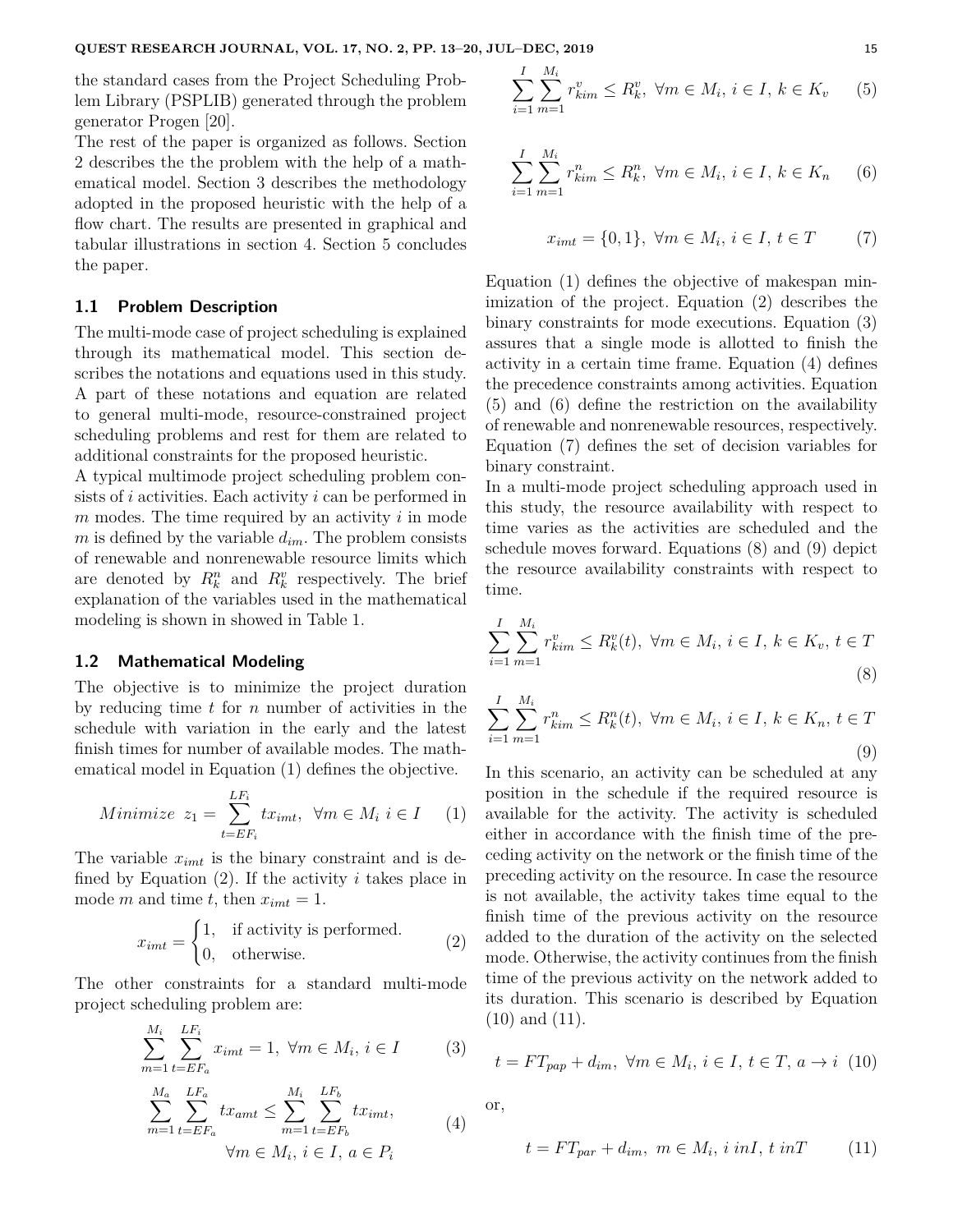| Notation                               | Description                                           |  |  |  |  |
|----------------------------------------|-------------------------------------------------------|--|--|--|--|
| $I = \{1, 2, 3, , a, i, I\}$           | Set of activities of project                          |  |  |  |  |
| $M_i = \{1, 2, 3, , m\}$               | Set of number of modes for activity $i$               |  |  |  |  |
| $d_{im}$                               | Duration of activity $i$ for mode $m$                 |  |  |  |  |
|                                        | Length of an activity in the schedule                 |  |  |  |  |
| $K_v = \{1, 2, 3, , k\}$               | Set of nonrenewable resource                          |  |  |  |  |
| $\frac{K_n = \{1, 2, 3, , k\}}{R_k^v}$ | Set of renewable resource                             |  |  |  |  |
|                                        | Predefined nonrenewable resource limit                |  |  |  |  |
|                                        | Predefined renewable resource limit                   |  |  |  |  |
| $\overline{R_k^v(t)}$                  | Availability of nonrenewable resource $k$ at time $t$ |  |  |  |  |
| $\overline{R_k^n(t)}$                  | Availability of renewable resource $k$ at time $t$    |  |  |  |  |
| $r_{kim}^v$                            | Requirement of nonrenewable resource $k$ to           |  |  |  |  |
|                                        | perform activity $i$ in mode $m$                      |  |  |  |  |
| $r_{kim}^n$                            | Requirement of renewable resource $k$ to              |  |  |  |  |
|                                        | perform activity $i$ in mode $m$                      |  |  |  |  |
|                                        | Earliest finish time of activity i obtained with      |  |  |  |  |
| $EF_i$                                 | consideration of minimum duration and exception       |  |  |  |  |
|                                        | of resource consumption                               |  |  |  |  |
| $LF_i$                                 | Latest finish time of activity i obtained with        |  |  |  |  |
|                                        | consideration of minimum duration and exception       |  |  |  |  |
|                                        | of resource consumption                               |  |  |  |  |
| $P_i$                                  | Set of predecessors of activity $i$                   |  |  |  |  |
| $FT_{pap}$                             | Finish time of activity $a$ in accordance with the    |  |  |  |  |
|                                        | predecessor of i from $P_i$ such that $a \to i$       |  |  |  |  |
| $FT_{par}$                             | Finish time of activity $a$ in accordance with the    |  |  |  |  |
|                                        | preceding activity on resource                        |  |  |  |  |
| $\overline{T}$                         | Makespan of project                                   |  |  |  |  |

TABLE 1: Notations and their explanations

### **2 Heuristic Approach for MMRCPSP**

An efficient heuristic method is proposed in this study to solve a multi-mode project scheduling problem with scarce resources. The heuristic initializes the schedule with the help of predefined values for the variables. It uses an efficient technique to sort out different modes for an activity and chooses the best mode. Furthermore, it uses efficient decisions for activity shifting without affecting the resource and precedence constraints, which optimizes the overall makespan of the project. Figure 1 depicts the proposed method in the form of a flow chart. The heuristic method defined in Figure 1 is a 3-step approach. The steps and substeps involved in the heuristic are described as under.

- Step 1: It is the initialization phase which assures the preliminary requirements for the execution of the heuristic.
- Step 1.1: The foremost step in the heuristic is to consider the mandatory input data values. These inputs consist of the number of activities, the number of modes for each activity, the resource limits, and the resource requirements for each activity.
- Step 1.2: The next step is to initialize the schedule for the given statistics. This step follows scheduling an activity *i* in the project by setting its start time to 0.
- Step 1.3: The activities initiated in the schedule go through the precedence check. If the activity does not meet the precedence criteria, it is sent back to step 1.2 and initiated in the next iterations until it meets the precedence criteria.
- Step 2: In this phase, the different modes available for performing an activity are assessed and the best one is selected.
- Step 2.1: This step identifies the different modes available for the activity according to the resource limits criterion for renewable and nonrenewable resources (defined in Eq. (5) and  $(6)$ ).
- Step 2.1: The modes which do not fulfill the resource limit criteria are ignored and the fit modes are moved to the next step.
- Step 2.3: In this step, the eligible modes are assessed on the criterion of the minimum duration. The mode with minimum duration is selected.
- Step 3: It is the schedule generation phase where activities are shuffled in the schedule under resource and precedence constraint.
- Step 3.1: In this step the selected activity *i* goes through a check which determines either the finish time of the preceding activity on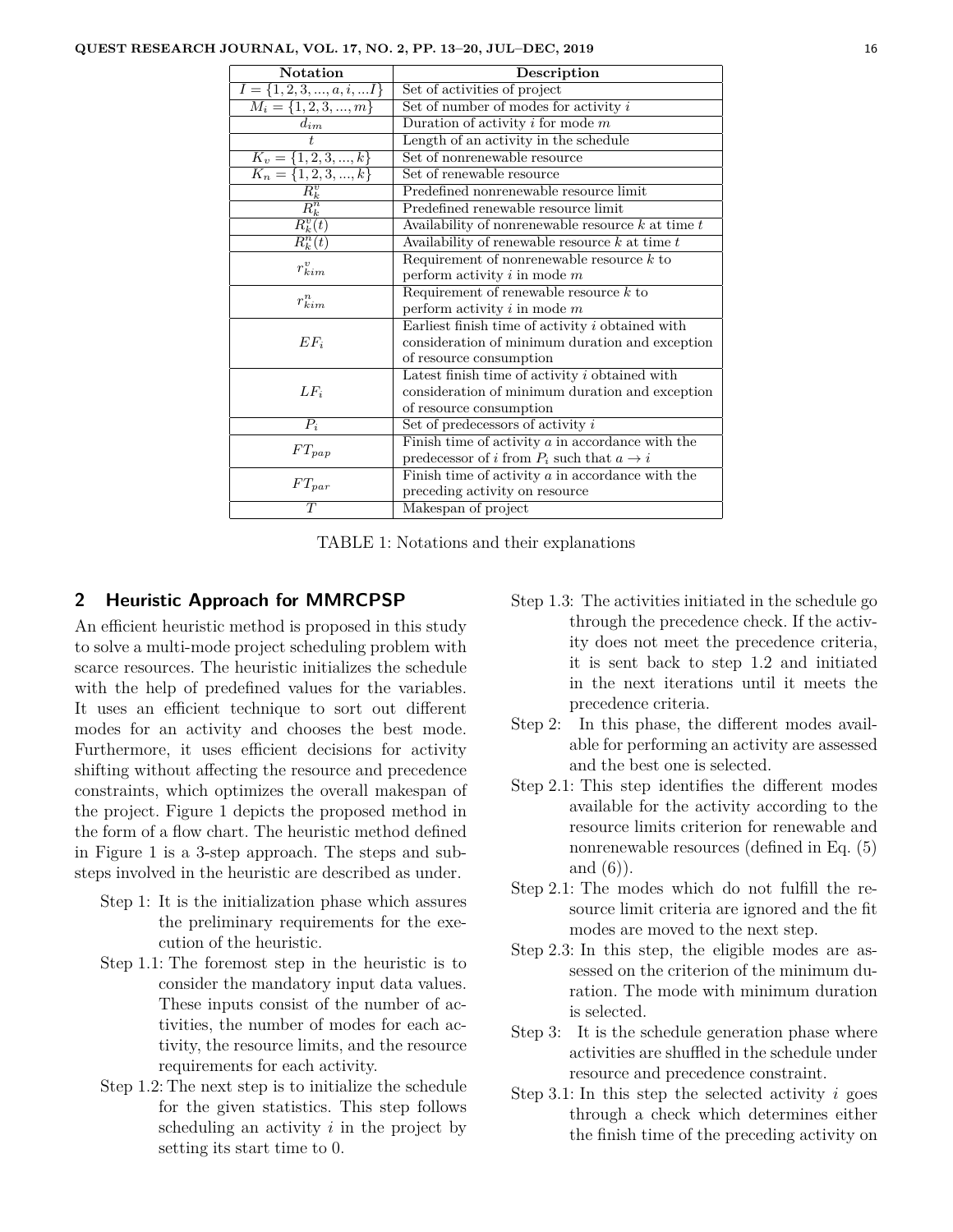

Fig. 1: Hueristic method for multimode project scheduling

the network is greater than the finish time of the preceding activity on the resource.

- Step 3.2:If the condition described in step 3.1 satisfies the activity, it is added to the schedule for the time *t* as defined by Eq. (10), which is the finish time of the preceding activity on the network added to *djm*.
- Step 3.3:If the condition described in step 3.1 does not satisfies the activity, it goes through another check which assures the availability of the resource with respect to time. If the resource is available, the activity is added to the schedule for the time *t* as defined by Eq. (10), which is the finish time of the preceding activity on the network added to *djm*.
- Step 3.4: If the activity fails the previous two checks, it is added to the schedule for the time  $t$  as defined by Eq.  $(11)$ , which is the finish time of the preceding activity on resource added to *djm*.

Step 3.5: The successful completion of schedule generation for activity leads to the next iteration. The activity *i* and time *t* is updated and the loop continues from step 1.2 until all activities are scheduled.

# **3 Computational Experiments & Results**

The proposed heuristic is solved for benchmark instances in PSPLIB. The heuristic is also tested for other benchmark instances and a comparison is done against the optimal results for those instances.

## **3.1 Case Study**

The input data and results for case study are shown in Table 2. In this table, the input data consists of activity identities, number of successors for each of activity, number of modes for each activity, renewable/nonrenewable resource limits, and the resource requirements for each activity on each mode. The results generated through the proposed heuristic give the start and finish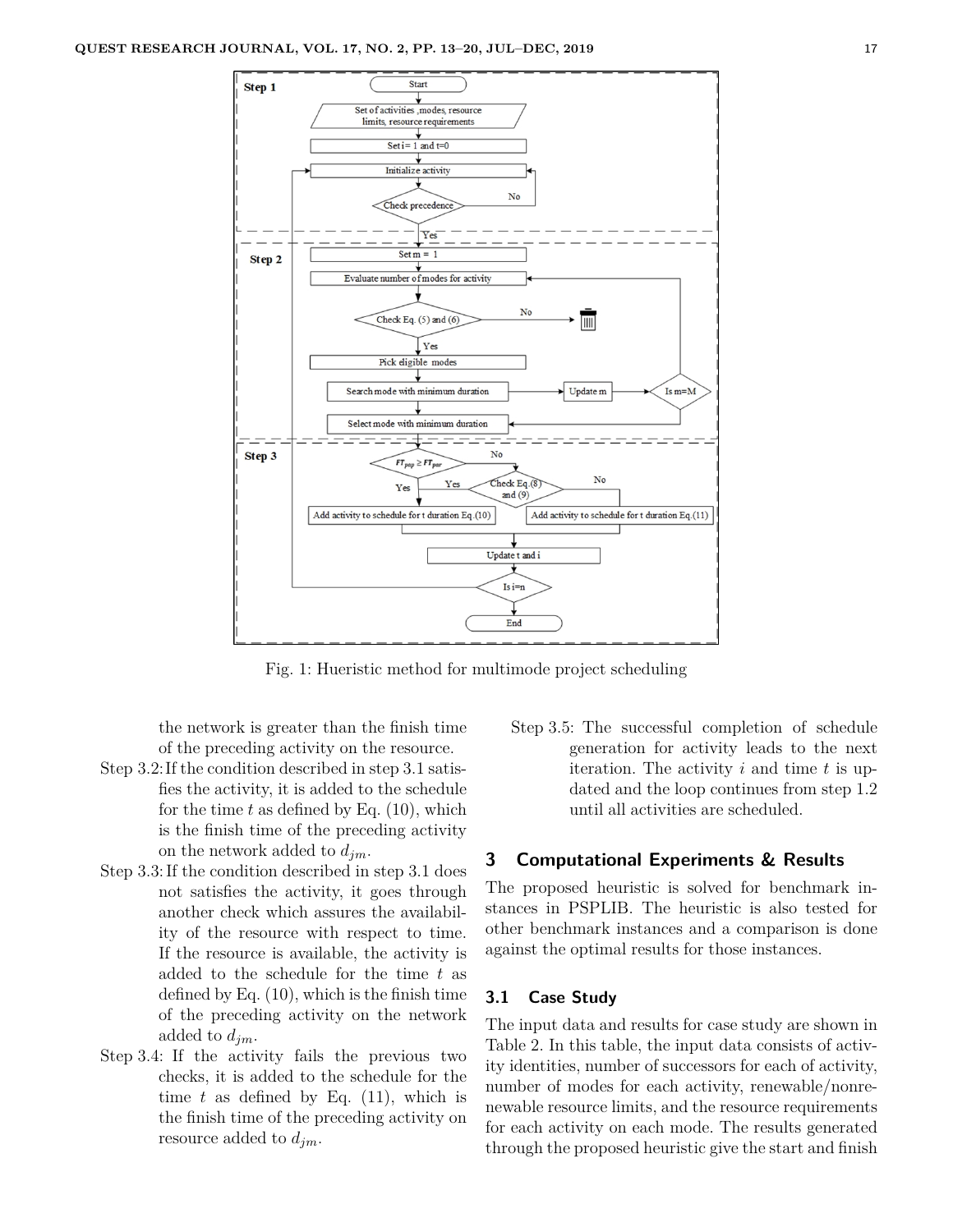| <b>Input Data</b> |                   |                |                         |                         |                         |                         |                         |                 |                         |                        |                  |                |                |                |                |                |  |  |
|-------------------|-------------------|----------------|-------------------------|-------------------------|-------------------------|-------------------------|-------------------------|-----------------|-------------------------|------------------------|------------------|----------------|----------------|----------------|----------------|----------------|--|--|
| No. of Activities | <b>Successors</b> |                | $\overline{\mathbf{M}}$ | $\overline{\text{D}}$   | $R1=9$                  | $R2=4$                  | $N1=49$                 | $N2=40$         | $\overline{\text{ST}}$  | $\overline{\text{FT}}$ |                  |                |                |                |                |                |  |  |
| $\mathbf{1}$      | $\overline{2}$    | $\overline{3}$ | $\overline{4}$          | 1                       | $\overline{0}$          | $\overline{0}$          | $\overline{0}$          | $\overline{0}$  | $\overline{0}$          | $\overline{0}$         | $\overline{0}$   |                |                |                |                |                |  |  |
| $\bf{2}$          | $\bf 5$           | 6              |                         | $\mathbf{1}$            | $\overline{\mathbf{3}}$ | 6                       | $\bf{0}$                | 9               | $\bf{0}$                | $\mathbf{0}$           | $\sqrt{3}$       |                |                |                |                |                |  |  |
|                   |                   |                |                         | $\overline{2}$          | 9                       | $\overline{5}$          | $\overline{0}$          | $\overline{0}$  | 8                       |                        |                  |                |                |                |                |                |  |  |
|                   |                   |                |                         | $\overline{3}$          | $\overline{10}$         | $\overline{0}$          | $\overline{6}$          | $\overline{0}$  | $\overline{6}$          |                        |                  |                |                |                |                |                |  |  |
| $\bf{3}$          | 10                | 11             |                         | $\mathbf{1}$            | $\mathbf{1}$            | $\boldsymbol{0}$        | $\overline{\mathbf{4}}$ | $\bf{0}$        | $\overline{\mathbf{8}}$ | $\overline{0}$         | $\mathbf{1}$     |                |                |                |                |                |  |  |
|                   |                   |                |                         | $\overline{2}$          | $\mathbf{1}$            | $\overline{7}$          | $\overline{0}$          | $\overline{0}$  | $8\,$                   |                        |                  |                |                |                |                |                |  |  |
|                   |                   |                |                         | $\overline{3}$          | $\overline{5}$          | $\overline{0}$          | $\overline{4}$          | $\Omega$        | $\overline{5}$          |                        |                  |                |                |                |                |                |  |  |
| $\bf{4}$          | 9                 |                |                         | 1                       | $\overline{3}$          | 10                      | $\overline{0}$          | $\overline{0}$  | $\overline{7}$          |                        | 8                |                |                |                |                |                |  |  |
|                   |                   |                |                         | $\overline{2}$          | $\overline{5}$          | $\overline{7}$          | $\overline{0}$          | $\overline{2}$  | $\overline{0}$          | 3                      |                  |                |                |                |                |                |  |  |
|                   |                   |                |                         | $\overline{3}$          | $\overline{8}$          | $\overline{6}$          | $\overline{0}$          | $\overline{0}$  | $\overline{7}$          |                        |                  |                |                |                |                |                |  |  |
| $\bf 5$           | $\overline{7}$    | 8              |                         | $\mathbf{1}$            | $\overline{4}$          | $\boldsymbol{0}$        | $\overline{9}$          | $\overline{8}$  | $\overline{0}$          |                        |                  |                |                |                |                |                |  |  |
|                   |                   |                |                         | $\overline{2}$          | $\overline{6}$          | $\overline{2}$          | $\overline{0}$          | $\overline{0}$  | $\overline{7}$          | $\sqrt{3}$             | $\boldsymbol{9}$ |                |                |                |                |                |  |  |
|                   |                   |                |                         | $\overline{3}$          | $\overline{10}$         | $\overline{0}$          | $\overline{5}$          | $\overline{0}$  | $\overline{5}$          |                        |                  |                |                |                |                |                |  |  |
| $\bf 6$           | 10                | 11             |                         | $\overline{1}$          | $\overline{2}$          | $\overline{2}$          | $\overline{0}$          | $\overline{8}$  | $\overline{0}$          | $8\,$                  | $10\,$           |                |                |                |                |                |  |  |
|                   |                   |                |                         | $\overline{2}$          | $\overline{4}$          | $\overline{0}$          | $\overline{8}$          | $\overline{5}$  | $\overline{0}$          |                        |                  |                |                |                |                |                |  |  |
|                   |                   |                |                         | $\overline{3}$          | $\overline{6}$          | $\overline{2}$          | $\overline{0}$          | $\overline{0}$  | $\overline{1}$          |                        |                  |                |                |                |                |                |  |  |
| $\overline{7}$    | 9                 | 10             |                         | $\overline{1}$          | $\overline{\mathbf{3}}$ | $\overline{5}$          | $\overline{0}$          | 10              | $\bf{0}$                | $\boldsymbol{9}$       | 12               |                |                |                |                |                |  |  |
|                   |                   |                |                         | $\overline{2}$          | $\overline{6}$          | $\overline{0}$          | $\overline{7}$          | $\overline{10}$ | $\overline{0}$          |                        |                  |                |                |                |                |                |  |  |
|                   |                   |                |                         | $\overline{3}$          | $\overline{8}$          | $\overline{5}$          | $\overline{0}$          | $\overline{0}$  | $\overline{10}$         |                        |                  |                |                |                |                |                |  |  |
| 8                 | 9                 |                |                         | $\overline{\mathbf{1}}$ | $\overline{\bf{4}}$     | $\overline{6}$          | $\overline{0}$          | $\overline{0}$  | $\overline{1}$          | 12                     | 16               |                |                |                |                |                |  |  |
|                   |                   |                |                         | $\overline{2}$          | $\overline{10}$         | $\overline{3}$          | $\overline{0}$          | $\overline{10}$ | $\overline{0}$          |                        |                  |                |                |                |                |                |  |  |
|                   |                   |                |                         | $\overline{3}$          | $\overline{10}$         | $\overline{4}$          | $\overline{0}$          | $\overline{0}$  | $\overline{1}$          |                        |                  |                |                |                |                |                |  |  |
| $\boldsymbol{9}$  | 12                |                |                         |                         |                         |                         |                         |                 |                         |                        | $\overline{1}$   | $\overline{2}$ | $\overline{2}$ | $\overline{0}$ | $\overline{6}$ | $\overline{0}$ |  |  |
|                   |                   |                |                         | $\overline{2}$          | $\overline{7}$          | $\overline{1}$          | $\overline{0}$          | $\overline{0}$  | $\overline{8}$          | 16                     | 18               |                |                |                |                |                |  |  |
|                   |                   |                |                         | $\overline{3}$          | $\overline{10}$         | $\overline{1}$          | $\overline{0}$          | $\overline{0}$  | $\overline{7}$          |                        |                  |                |                |                |                |                |  |  |
| 10                | 12                |                |                         | $\overline{1}$          | $\overline{1}$          | $\overline{4}$          | $\overline{0}$          | $\overline{4}$  | $\overline{0}$          |                        | 13               |                |                |                |                |                |  |  |
|                   |                   |                |                         | $\overline{2}$          | ī                       | $\overline{\mathbf{0}}$ | $\overline{2}$          | $\overline{0}$  | $\overline{8}$          | 12                     |                  |                |                |                |                |                |  |  |
|                   |                   |                |                         | $\overline{3}$          | $\overline{9}$          | $\overline{4}$          | $\overline{0}$          | $\overline{0}$  | $\overline{5}$          |                        |                  |                |                |                |                |                |  |  |
| 11                |                   |                |                         | $\overline{1}$          | $\overline{6}$          | $\overline{\mathbf{0}}$ | $\overline{2}$          | $\overline{0}$  | $\overline{10}$         |                        | 15               |                |                |                |                |                |  |  |
|                   | 12                |                |                         | $\overline{2}$          | $\overline{9}$          | $\overline{0}$          | $\overline{1}$          | $\overline{0}$  | $\overline{9}$          | 10                     |                  |                |                |                |                |                |  |  |
|                   |                   |                |                         | $\overline{3}$          | $\overline{10}$         | $\overline{0}$          | $\overline{1}$          | $\overline{0}$  | $\overline{7}$          |                        |                  |                |                |                |                |                |  |  |
| $\overline{12}$   | $\overline{0}$    | $\overline{0}$ | $\theta$                | $\mathbf{1}$            | $\overline{0}$          | $\overline{0}$          | $\overline{0}$          | $\overline{0}$  | $\overline{0}$          |                        |                  |                |                |                |                |                |  |  |

TABLE 2: Input data and results for the case study

time of each activity. The data values in bold text show the corresponding mode selected by the heuristic for the execution of the activity. The project makespan is 18 which is finish time of the activity 9, as highlighted in Table 2. The graphical illustration of results obtained through proposed heuristic solution for the Case study is depicted in Figure 2. Figure 2 shows the graph of resource over time for the set of renewable and nonrenewable resources in the study. The activities are assigned to respective resources with the help of the heuristic approach. The time and resource occupied by the activities on respective resources can be easily observed. The makespan of the project will be the finish time of activity 9 on renewable resource 1, as it is the last activity in the schedule among all activities on all resources. All activities are scheduled within resource limits and precedence constraints.

### **3.2 Comparative Analysis**

The proposed heuristic is solved for benchmark instances and the results are compared with the optimal results. The percentage optimality difference gives a



Fig. 2: Graphical explanation of results

bird eye view of the efficacy of the proposed heuristic. It can be observed that the heuristic outperforms the optimal results for one of the instances and gives similar results for the other instances. It can be further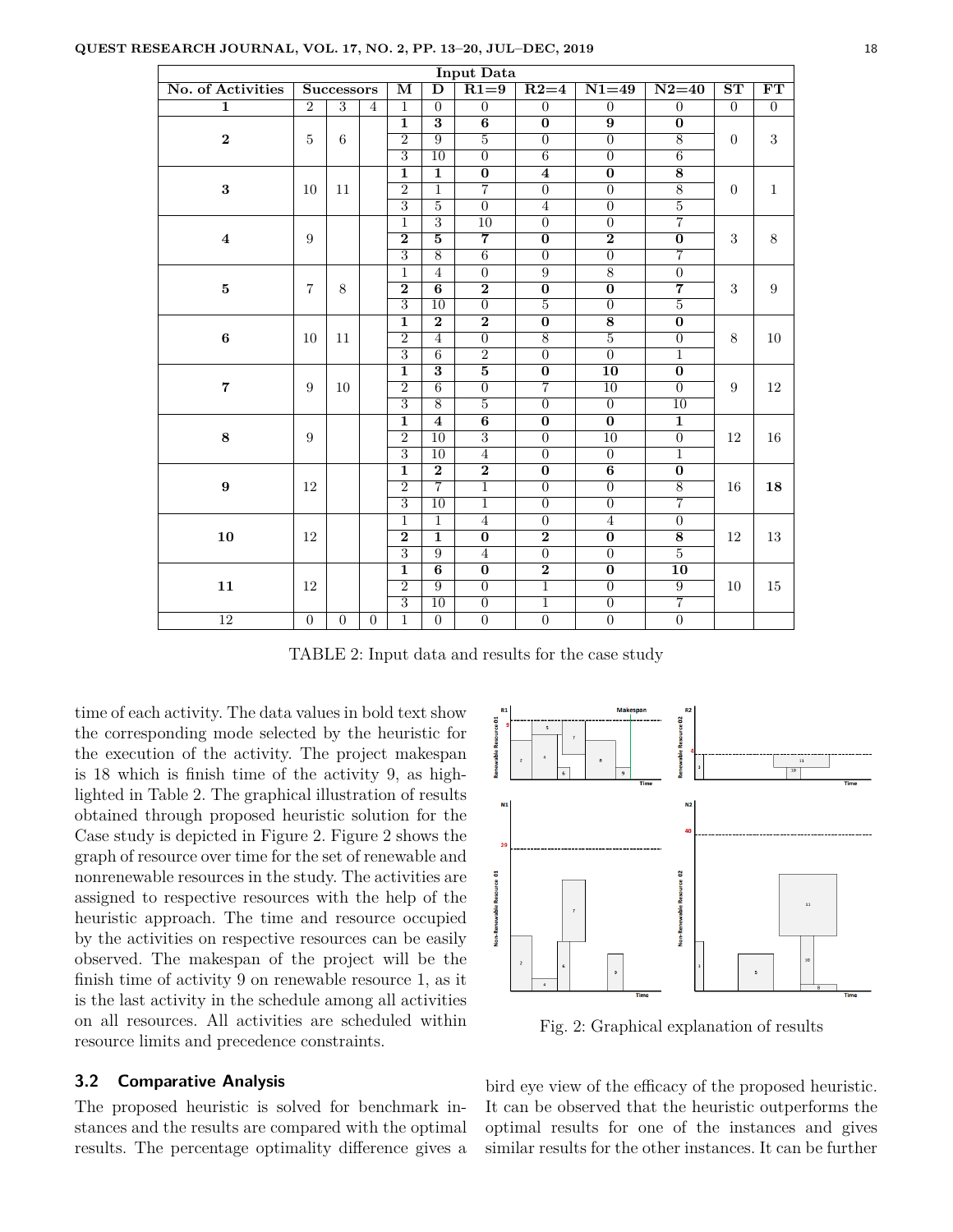

Fig. 3: Graphical illustration of comparison

observed that the heuristic is tested on 3 instances of each instance containing 10 jobs. A comparison is performed based on the percentage optimality difference for all instances. The graphical illustration for better understanding and comparative analysis is shown in Figure 3. It shows the comparison of the proposed heuristic with the optimal results. It can be observed from Figure 3 that the proposed heuristic performs very well for complex multi-mode problems. The trend lines for makespan are very near for the proposed heuristic results and the optimal results. At one of the instances, it outperforms the optimal result. The comparison of the efficiency of the proposed heuristic with optimal results validate its performance and proves that it is an efficient approach to solve multi-mode resource constrained project scheduling problems.

### **4 Conclusion**

This study is in continuation of the efforts towards problems solving techniques for multi-mode resource constrained project scheduling problems. A novel heuristic was developed to solve this type of problems. The results obtained in the study are quite efficient in comparison to the heuristic approaches proposed in the literature. Following conclusion can be drawn from this study.

- 1) The heuristic developed in this paper proposes some innovative steps to reduce makespan of a project in multi-mode scenario.
- 2) The proposed heuristic is efficient in selection of the modes and the activity sequencing for multiple modes.
- 3) The heuristic can be compared and validated through other similar approaches in the literature.
- 4) The comparison of the proposed heuristics with the optimal results shows its efficacy.

### **Acknowledgement**

The authors wish to acknowledge the support provided for this research by Faculty of Industrial Engineering University of Engineering and Technology Taxila, Pakistan. The Faculty provided insight and expertise that greatly abetted the outcome of this research.

### **References**

- [1] Słowiński, R., "Two approaches to problems of resource allocation among project activities—a comparative study.", Journal of the Operational Research Society, Vol. 31, No. 8, pp. 711-723, 1980.
- [2] Pritsker, A. A. B., Waiters, L. J., & Wolfe, P. M.,"Multiproject scheduling with limited resources: A zeroone programming approach. Management science, Vol. 16, No. 1, pp. 93-108, 1969.
- [3] Sprecher, A., & Drexl, A.,"Multi-mode resourceconstrained project scheduling by a simple, general and powerful sequencing algorithm" European Journal of Operational Research, Vol. 107, No. 2, pp. 431-450, 1998.
- [4] Buddhakulsomsiri, J., & Kim, D. S.,"Priority rulebased heuristic for multi-mode resource-constrained project scheduling problems with resource vacations and activity splitting" European Journal of Operational Research, Vol. 178, No. 2, pp. 374-390, 2007.
- [5] Ahn, T., & Erenguc, S. S., "The resource constrained project scheduling problem with multiple crashable modes: a heuristic procedure", European Journal of Operational Research, Vol. 107, No. 2, pp. 250-259, 1998.
- [6] Demeulemeester, E., & Herroelen, W., "The discrete time/resource trade-off problem in project networks: a branch-and-bound approach.", IIE transactions, Vol. 32, No. 11, pp. 1059-1069, 2000.
- [7] De Reyck, B., Demeulemeester, E., & Herroelen, W., "Local search methods for the discrete time/resource tradeoff problem in project networks.", Naval Research Logistics (NRL), Vol. 45, No. 6, pp. 553-578, 1998.
- [8] Damak, N., Jarboui, B., Siarry, P., & Loukil, T., "Differential evolution for solving multi-mode resource-constrained project scheduling problems", Computers & Operations Research, Vol. 36, No. 9, pp. 2653-2659, 2009.
- [9] Jarboui, B., Damak, N., Siarry, P., & Rebai, A., "A combinatorial particle swarm optimization for solving multi-mode resource-constrained project scheduling problems.", Applied Mathematics and Computation, Vol. 195, No. 1, pp. 299- 308, 2008.
- [10] Bouleimen, K. L. E. I. N., & Lecocq, H. O. U. S. N. I., "A new efficient simulated annealing algorithm for the resourceconstrained project scheduling problem and its multiple mode version.", European Journal of Operational Research, Vol. 149, No. 2, pp. 268-281, 2003.
- [11] Józefowska, J., Mika, M., Różycki, R., Waligóra, G., & Weglarz, J., "Simulated annealing for multi-mode resourceconstrained project scheduling.", Annals of Operations Research, Vol. 102, No. 1-4, pp. 137-155, 2001.
- [12] Elloumi, S., & Fortemps, P.,"A hybrid rank-based evolutionary algorithm applied to multi-mode resourceconstrained project scheduling problem.", European Journal of Operational Research, Vol. 205, No. 1, pp. 31-41, 2010.
- [13] Wang, L., & Fang, C.,"An effective estimation of distribution algorithm for the multi-mode resource-constrained project scheduling problem.", Computers & Operations Research, Vol. 39, No. 2, pp. 449-460, 2012.